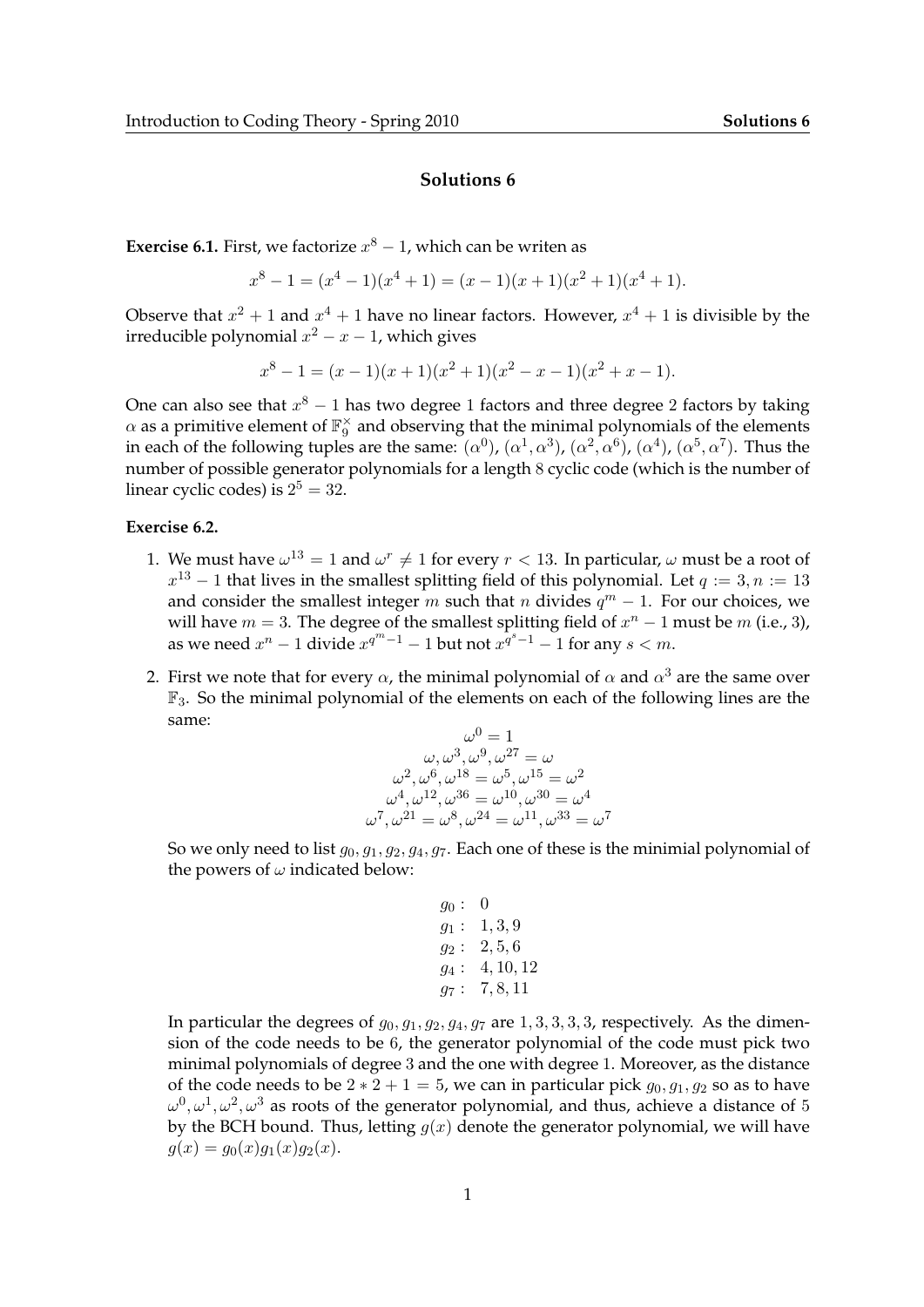- 3. Let  $E(x) := x^3 + a_2x^2 + a_1x + a_0$ . If  $E(x)$  is reducible then it must have a factor of degree 1, i.e., either x,  $x - 1$ , or  $x + 1$ . We want to eliminate these possibilities. We can ensure that x is not a factor by letting  $a_0 \neq 0$ . If  $x - 1$  is a factor of  $E(x)$ , then we must have  $E(1) = 0$ , i.e.,  $1 + a_0 + a_1 + a_2 = 0$ . Similarly, if  $x + 1$  is a factor of  $E(x)$ , we must have  $a_0 + a_2 = 1 + a_1$ . We can ensure these conditions hold by letting  $a_0 := 1, a_1 := -1, a_2 := 0$ , and obtain  $E(x) = x^3 - x + 1$ , which is irreducible over  $\mathbb{F}_3$ .
- 4. The element  $\alpha$  is a primitive element of  $\mathbb{F}_{3^3}$ , and thus it is a primitive 26th root of unity. As  $\omega$  must be a primitive 13th root of unity, we can take  $\omega:=\alpha^2.$  Now we take  $\alpha$  as a root of the polynomial  $E(x)$  above. The table below shows various powers of  $\alpha$ , and confirms that  $\alpha$  has order 26:

| $\dot{i}$       | $\alpha^{\bar{i}}$           |
|-----------------|------------------------------|
| $\overline{0}$  | $\overline{1}$               |
| $\overline{1}$  | $\alpha$                     |
| $\bar{2}$       | $\alpha^2$                   |
| $\overline{3}$  | $\alpha - 1$                 |
| $\overline{4}$  | $\overline{\alpha^2-\alpha}$ |
| $\overline{5}$  | $-\alpha^2 + \alpha - 1$     |
| $\overline{6}$  | $\alpha^2 + \alpha + 1$      |
| $\overline{7}$  | $\alpha^2-\alpha-1$          |
| $\overline{8}$  | $-\alpha^2-1$                |
| $\overline{9}$  | $\alpha+1$                   |
| $1\overline{0}$ | $\alpha^2 + \alpha$          |
| 11              | $\alpha^2 + \alpha - 1$      |
| 12              | $\alpha^2-1$                 |
| 13              | $-1\,$                       |
| $13 + j$        | $-\alpha^j$                  |

Thus, we can write the minimal polynomials as follows:

$$
g_0 = (x - \alpha^0) = x - 1
$$
  
\n
$$
g_1 = (x - \alpha^2)(x - \alpha^6)(x - \alpha^{18}) = x^3 + x^2 + x - 1
$$
  
\n
$$
g_2 = (x - \alpha^4)(x - \alpha^{12})(x - \alpha^{10}) = x^3 + x^2 - 1
$$
  
\n
$$
g_4 = (x - \alpha^8)(x - \alpha^{24})(x - \alpha^{20}) = x^3 - x^2 - x - 1
$$
  
\n
$$
g_7 = (x - \alpha^{14})(x - \alpha^{16})(x - \alpha^{22}) = x^3 - x - 1
$$

5. Using the previous parts, we can conclude that the code is generated by

$$
g(x) = g_0(x)g_1(x)g_2(x) = (x-1)(x^3 + x^2 + x - 1)(x^3 + x^2 - 1) = x^7 + x^6 - x^3 + x^2 - x - 1.
$$

6. Let  $y = (y_0, \ldots, y_{12})$  and  $y(x) := \sum_i y_i x^i$  so we have  $y(x) = -x + x^5$ , and consider the *error-locating polynomial*  $e(x) = a_1 x^{i_1} + a_2 x^{i_2}$  *where*  $i_1$  *and*  $i_2$  *are the error positions and*  $a_1$  and  $a_2$  are error values. Let  $X := \omega^{i_1}$  and  $Y := \omega^{i_2}$ , so we want to know X and Y. We have that  $y(x) = e(x)$  for  $x = \omega^i, i = 0, 1, 2, 3, 5, 6, 9$ . So

$$
S_0 := y(\omega^0) = a_1 + a_2 = 0 \Rightarrow a_1 = -a_2.
$$
  
 $S_1 := a_1(X - Y) = y(\omega) = \alpha^{10} - \alpha^2 = \alpha.$